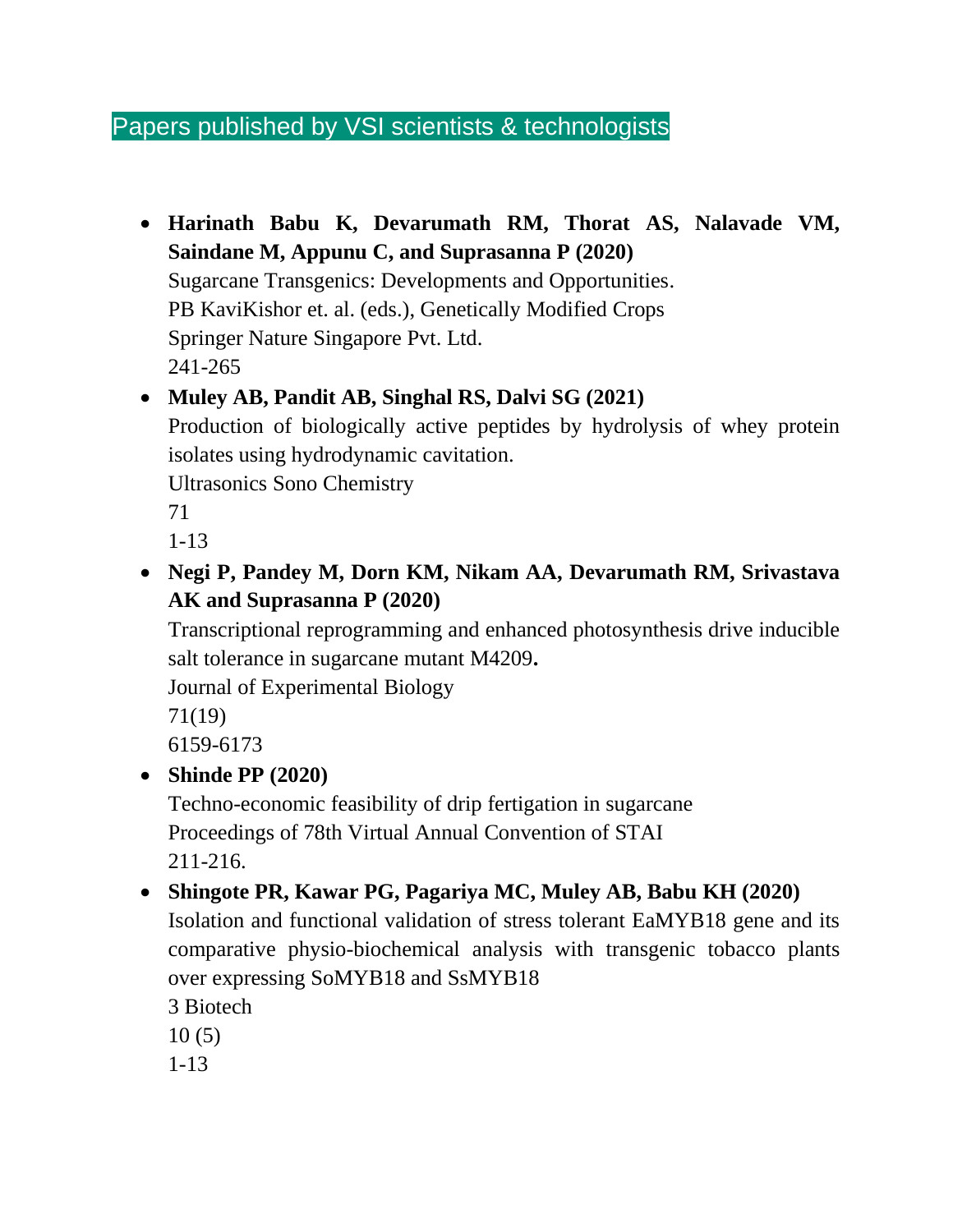# • **Arora R, Behera S, Sharma NK, Singh I, Ransore V, Saiyyed R, Kumar S (2020)**

Bioprospecting saccharification of alkali pretreated paddy straw through statistically designed parameters for biofuel production,

Industrial Biotechnology,

16 (6)

375-385

# • **Burase R, Patil S, Joshi R (2020)**

Biomethanation of high solid containing distillery spentwash using developed acclimatized microbial consortia,

Poll Res. 39 (4)

1034-1037

## • **Konde KS, Nagarajan S, Kumar V, Patil SV, Ranade VV (2021)**

Sugarcane Bagasse based biorefineries in India: potential and challenges, Sustainable Energy & Fuels

5

52-78

# • **Meghana M, Shastri Y, Nalawade K, Konde K, Patil S (2021)**

Life cycle and economic assessment of sugarcane bagasse valorization to lactic acid,

Waste Management

126

52-64

## • **Nalawade K, Baral P, Patil S, Pundir A, Konde K, Patil S, Agarwal D (2020)**

Evaluation of alternative strategies for generating fermentable sugars from high-solids alkali pretreated sugarcane bagasse and successive valorization to  $L$  (+) lactic acid,

Renewable Energy,

157 708-717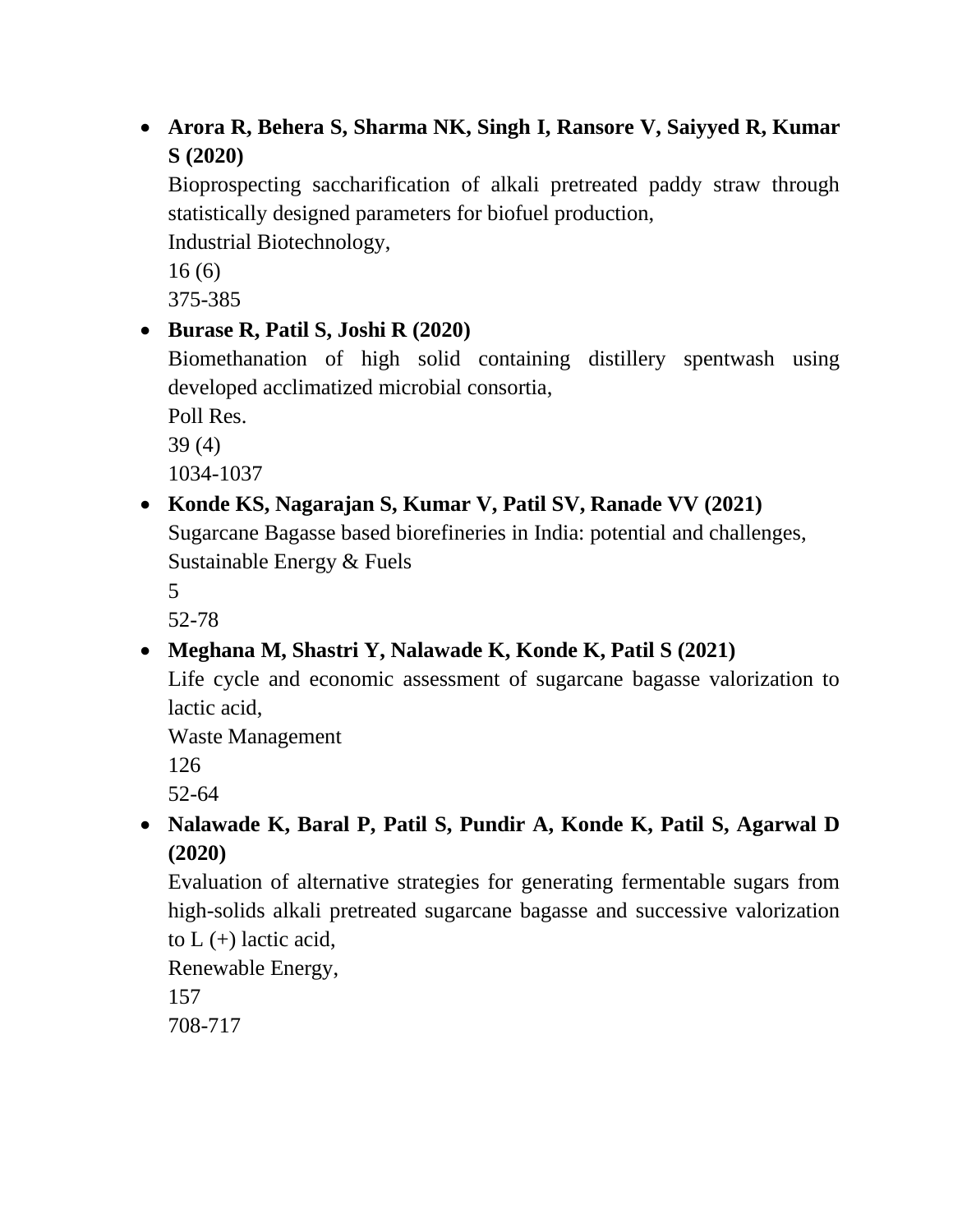• **Nalawade K, Saikia P, Behera S, Konde K, Patil S (2020)** Assessment of multiple pretreatment strategies for 2G L-lactic acid production from sugarcane bagasse, Biomass Conversion and Biorefinery 1-14

## Paper Presentations

National Webinar on "Preparations for Ethanol Production from BH molasses, Cane Juice, Syrup and Sugar" organized by VSI Pune on November 4, 2020

#### • **Dani RV (2020)**

Implementation of DFPD guidelines in sugar mill for diversion of BH molasses or other feed stock for ethanol production

### • **Deshmukh AB (2020)**

Implementation of DFPD guidelines in molasses based distilleries for ethanol production

### • **Patil RR (2020)**

Methodology to be used for FRP recovery calculations during diversion of BH molasses or syrup

#### • **Patil SV (2020)**

Challenges, strategy and cost economics of ethanol production from multiple feedstock

#### • **Sidanale VP (2020)**

Challenges and remedies in sugar processing while diverting BH molasses or other feed stock for ethanol production